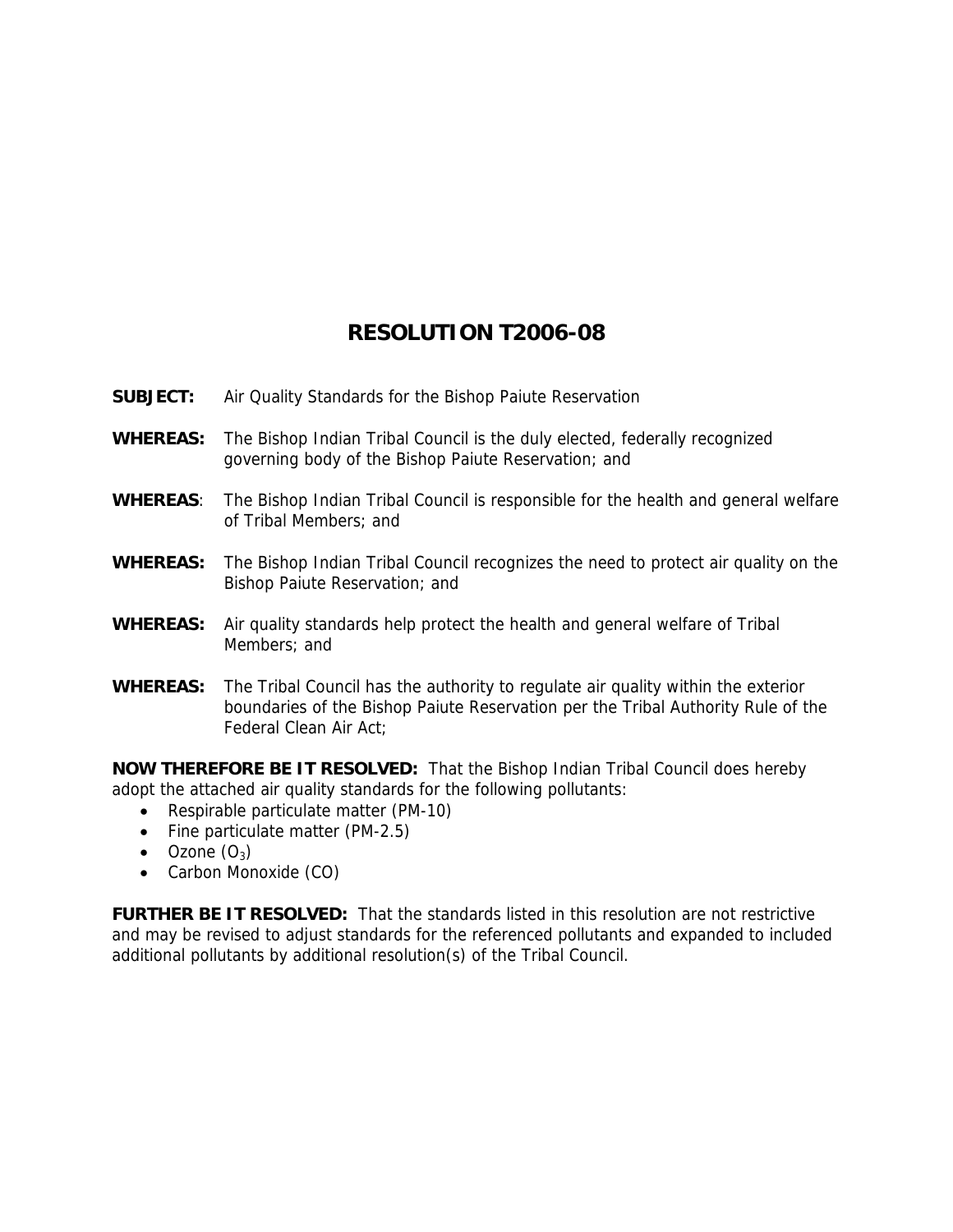# **CERTIFICATION**

The foregoing resolution was passed and adopted at a duly held meeting of the Bishop Tribal Council on the 3<sup>rd</sup> day of April, 2006, at which a quorum was present and voted  $4$  FOR, 0 AGAINST, and <u>0</u> ABSTAIN.

\_\_\_\_\_\_\_\_\_\_\_\_\_\_\_\_\_\_\_\_\_\_\_\_\_\_\_\_\_\_\_\_\_ \_\_\_\_\_\_\_\_\_\_\_\_\_\_\_\_\_\_\_\_\_\_\_\_\_\_\_\_

**ATTEST:** 

Gerald Howard, Chair Wanda Summers, Secretary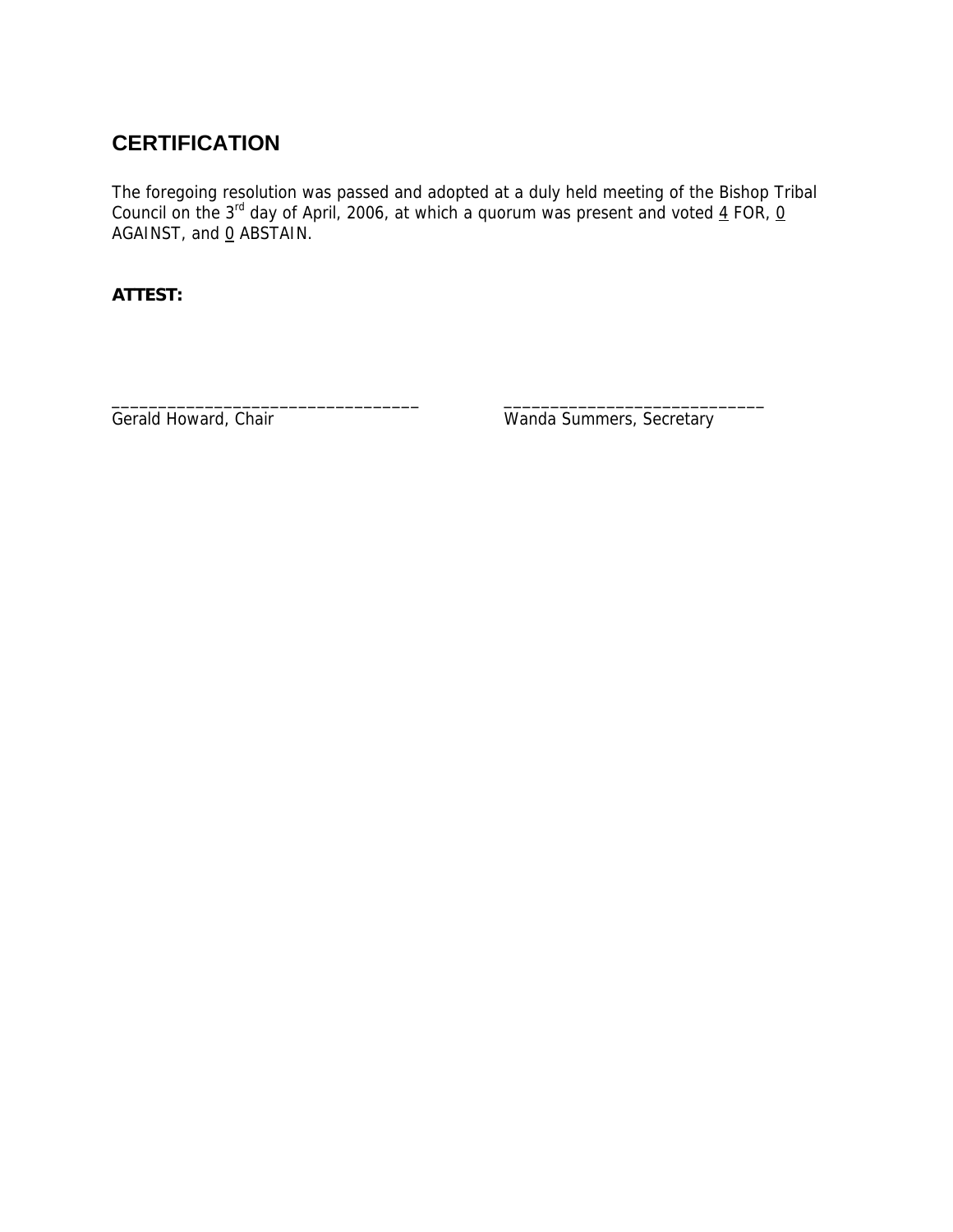## **AMBIENT AIR QUALITY STANDARDS**

## **AMBIENT AIR QUALITY STANDARDS FOR**

- **RESPIRABLE PARTICULATE MATTER (PM-10),**  Suspended atmospheric particles, solid and liquid (except uncombined water) with an aerodynamic diameter of 10 microns or less
- **FINE PARTICULATE MATTER (PM-2.5),**  Suspended atmospheric particles, solid and liquid (except uncombined water) with an aerodynamic diameter of 2.5 microns or less
- $\bullet$  **OZONE**  $(O_3)$ , AND Ozone is a colorless gas with a pungent odor having the molecular form  $(O_3)$
- **CARBON MONOXIDE (CO)**  Carbon monoxide is a colorless gas having the molecular form CO.

The Bishop Paiute Reservation is located in eastern California and is surrounded by lands governed by the California ambient air quality standards. The state of California standards are more stringent than the corresponding federal standards for the same pollutants, known as the National Ambient Air Quality Standards. Therefore it has been determined that adoption of standards that are at least as stringent as the state of California ambient air quality standards is the best method to protect the health and general well-being of reservation residents. The pollutants selected are those that have been identified as most likely to impact air quality in the region.

| <b>Pollutant</b>          | <b>Averaging Time</b>  | <b>Bishop Paiute Tribe</b>               |                         |
|---------------------------|------------------------|------------------------------------------|-------------------------|
|                           |                        | <b>Ambient Air Quality Standard</b>      |                         |
|                           |                        | Concentration                            | <b>Method</b>           |
| Respirable                | 24-hour                | 50 µg/m <sup>3</sup> $\star$             | Gravimetric or beta     |
| <b>Particulate Matter</b> |                        |                                          | attenuation             |
| (PM-10)                   | Annual Arithmetic Mean | 20 µg/m <sup>3</sup> $*$                 |                         |
| <b>Fine Particulate</b>   | 24-hour                | $35 \mu g/m^3$ *                         | Gravimetric or beta     |
| <b>Matter</b>             | Annual Arithmetic Mean | $\frac{12 \text{ µg/m}^3 \cdot \star}{}$ | attenuation             |
| $(PM-2.5)$                |                        |                                          |                         |
| Ozone                     | 1 hour                 | 0.09 ppm                                 | Ultraviolet photometry  |
| $(O_3)$                   |                        | $(180 \text{ µg/m}^3)$ *                 | with passive methods    |
|                           | 8 hour                 | $0.07$ ppm                               | acceptable to establish |
|                           |                        | $(137 \text{ µg/m}^3)$ *                 | baseline levels         |
| <b>Carbon Monoxide</b>    | 1 hour                 | 20 ppm                                   | Non-dispersive infrared |
| (CO)                      |                        | $(23 \text{ mg/m}^3)$ *                  | photometry              |
|                           | 8 hour                 | 9 ppm                                    |                         |
|                           |                        | $(10 \text{ mg/m}^3)$ *                  |                         |

Values not to be exceeded more than once per year.